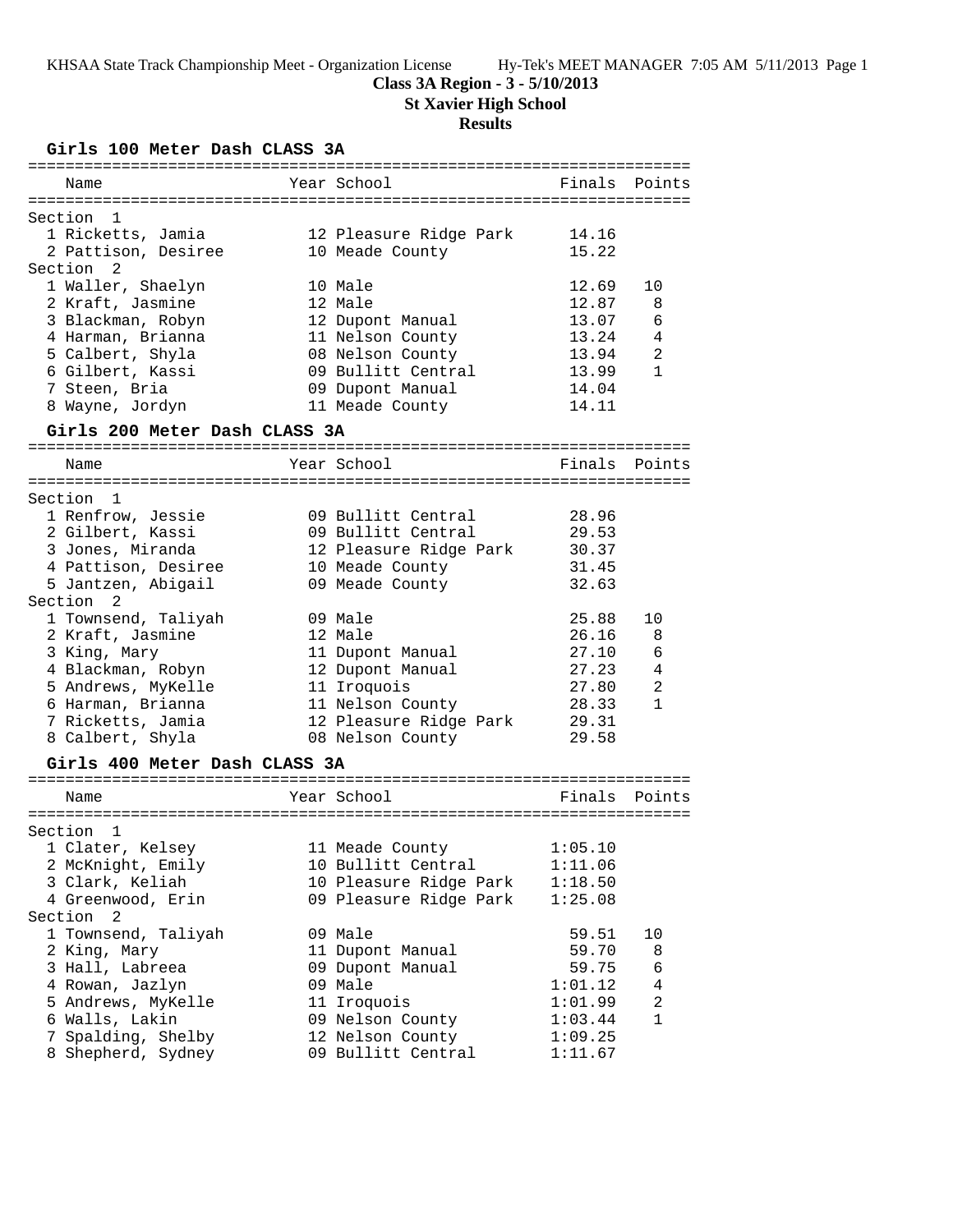#### **Class 3A Region - 3 - 5/10/2013**

**St Xavier High School**

#### **Results**

### **Girls 800 Meter Run CLASS 3A**

| Name                | Year School            | Finals Points |                |
|---------------------|------------------------|---------------|----------------|
|                     |                        |               |                |
| Section 1           |                        |               |                |
| 1 Gottbrath, Mattie | 11 Dupont Manual       | 2:24.48       | 10             |
| 2 Kitchen, Danielle | 11 Dupont Manual       | 2:25.80       | 8              |
| 3 Ajak, Gesma       | 10 Butler              | 2:29.72       | 6              |
| 4 Johnson, Emily    | 12 Male                | 2:30.48       | 4              |
| 5 Davis, Ashlee     | 10 Meade County        | 2:37.42       | $\mathfrak{D}$ |
| 6 Butler, Brittani  | 10 Meade County        | 2:38.35       | $\mathbf{1}$   |
| 7 Godenzi, Daniella | 12 Nelson County       | 2:42.35       |                |
| 8 Bennett, Lauren   | 11 Male                | 2:43.28       |                |
| 9 Jones, Hayley     | 10 Pleasure Ridge Park | 2:47.48       |                |
| 10 Walls, Marly     | 07 Nelson County       | 2:53.19       |                |
| 11 Wilson, Chasity  | 10 Bullitt Central     | 3:00.91       |                |
| 12 Kuhn, Leah       | 11 Pleasure Ridge Park | 3:11.52       |                |

#### **Girls 1600 Meter Run CLASS 3A**

======================================================================= Year School Finals Points ======================================================================= 1 Jolly, Rose 11 Butler 5:31.11 10 2 Hale, Kristen 12 Dupont Manual 5:33.34 8 3 Moore, Lilly 12 Dupont Manual 5:38.12 6 4 Walls, Marly 07 Nelson County 5:41.17 4 5 Conway, Breana 11 Male 5:41.79 2 6 Godenzi, Daniella 12 Nelson County 5:41.85 1 7 Jacobs, Hannah 10 Butler 5:42.65 8 Fabel, Danielle 09 Meade County 5:54.15 9 Messina, Morgan 11 Male 5:56.39 10 Neal, Alyssa 07 Meade County 5:58.91 11 Jones, Hayley 10 Pleasure Ridge Park 6:02.51 12 Pipes, Chelsea 11 Pleasure Ridge Park 6:26.98

#### **Girls 3200 Meter Run CLASS 3A**

| Name                  | Year School            | Finals Points |                |
|-----------------------|------------------------|---------------|----------------|
| 1 Hale, Cassidy       | 12 Dupont Manual       | 11:14.70      | 10             |
| 2 Rucinski, Christina | 11 Dupont Manual       | 11:42.59      | 8              |
| 3 Vincent, Allie      | 11 Butler              | 11:55.62      | 6              |
| 4 Shifflett, Alyssa   | 12 Bullitt Central     | 12:00.70      | $\overline{4}$ |
| 5 Messina, Morgan     | 11 Male                | 12:43.67      | $\overline{2}$ |
| 6 Neal, Kaylea        | 11 Meade County        | 12:43.99      | 1              |
| 7 Godenzi, Daniella   | 12 Nelson County       | 12:45.33      |                |
| 8 Heckman, Savannah   | 09 Male                | 12:53.66      |                |
| 9 Osborne, Sarah      | 12 Butler              | 13:02.05      |                |
| 10 DeVries, Elizabeth | 11 Meade County        | 13:28.31      |                |
| 11 Pipes, Chelsea     | 11 Pleasure Ridge Park | 14:19.72      |                |
| 12 Hughes, Breanne    | 10 Nelson County       | 14:26.59      |                |
| 13 Hall, Abby         | 09 Pleasure Ridge Park | 15:34.02      |                |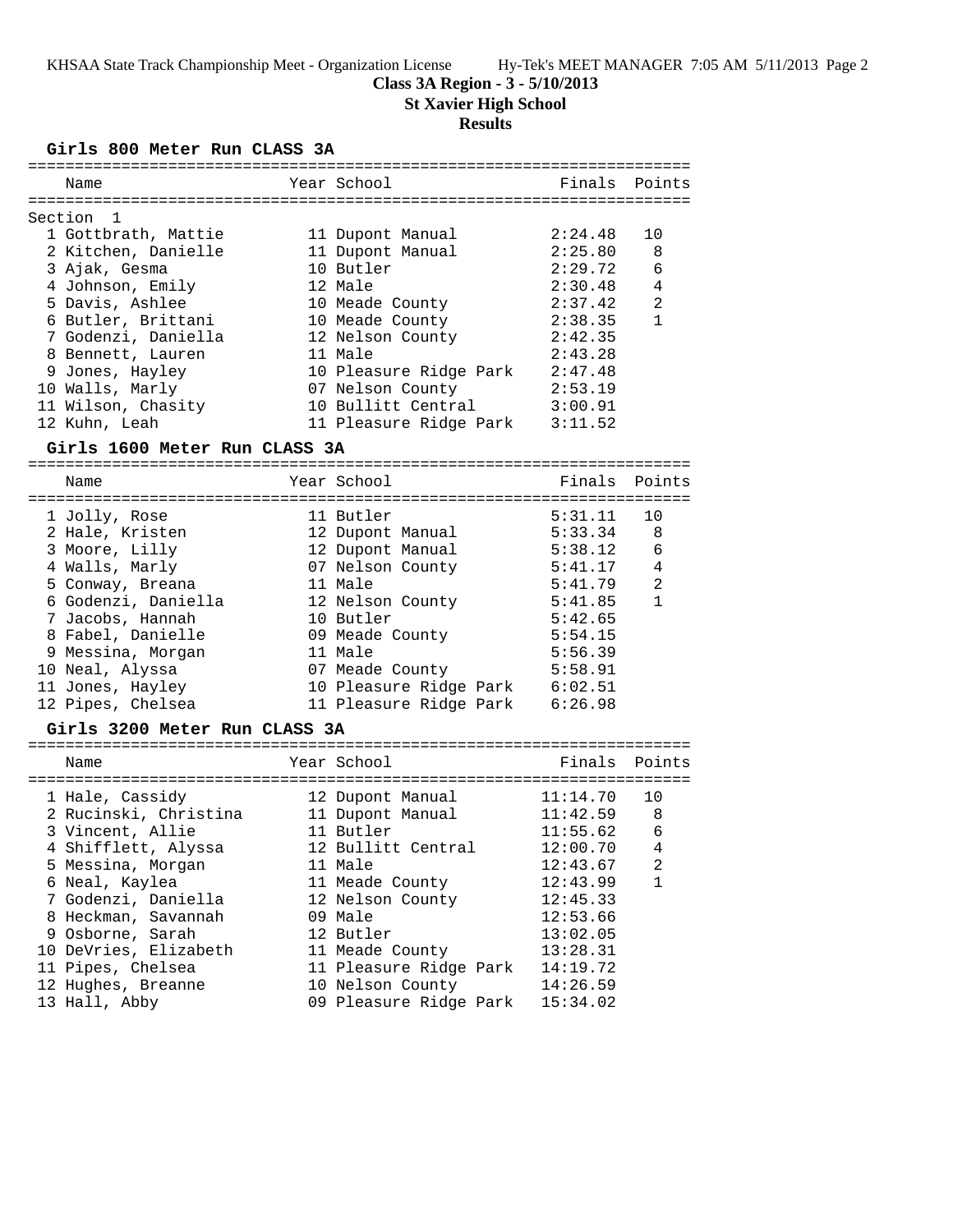# **Class 3A Region - 3 - 5/10/2013**

**St Xavier High School**

# **Results**

**Girls 100 Meter Hurdles CLASS 3A**

| Name                             | Year School              | Finals Points |              |
|----------------------------------|--------------------------|---------------|--------------|
|                                  |                          |               |              |
| 1 Hines, Kristin                 | 10 Bullitt Central       | 19.81         |              |
| 2 Carter, Brittany               | 10 Butler                | 20.74         |              |
| Section 2                        |                          |               |              |
| 1 Edmonds, Dominique             | 11 Male                  | 15.12         | 10           |
| 2 Gully, Zahara                  | 12 Dupont Manual         | J15.12        | 8            |
| 3 Moore, Kayla                   | 12 Nelson County         | 17.54         | 6            |
| 4 Lewis, Amber                   | 12 Nelson County         | 18.07         | 4            |
| 5 Wayne, Jordyn                  | 11 Meade County          | 18.30         | 2            |
| 6 Bethel, Tonia                  | 10 Male                  | 18.71         | 1            |
| 7 Wyatt, Michele                 | 09 Pleasure Ridge Park   | 21.43         |              |
| 8 Crebessa, Rachel               | 12 Meade County          | 24.92         |              |
| Girls 300 Meter Hurdles CLASS 3A |                          |               |              |
|                                  |                          |               |              |
| Name                             | Year School              | Finals        | Points       |
|                                  |                          |               |              |
| Section 1                        |                          |               |              |
| 1 Carter, Brittany               | 10 Butler                | 1:00.92       |              |
| Section <sub>2</sub>             |                          |               |              |
| 1 Gully, Zahara                  | 12 Dupont Manual         | 46.78         | 10           |
| 2 Renfrow, Kasey                 | 10 Bullitt Central       | 48.90         | 8            |
| 3 Love, Mariah                   | 12 Male                  | 49.43         | 6            |
| 4 Johnson, Cayla                 | 12 Male                  | 50.01         | 4            |
| 5 Moore, Kayla                   | 12 Nelson County         | 53.84         | 2            |
| 6 Crebessa, Rachel               | 12 Meade County          | 54.99         | $\mathbf{1}$ |
|                                  |                          |               |              |
| 7 Wyatt, Michele                 | 09 Pleasure Ridge Park   | 56.59         |              |
| 8 Stallings, Jordan              | 09 Nelson County         | 57.34         |              |
| Girls 4x100 Meter Relay CLASS 3A |                          |               |              |
| School                           |                          | Finals        | Points       |
|                                  |                          |               |              |
| Section 1                        |                          |               |              |
| 1 Male                           |                          | 49.63         | 10           |
| 1) Kraft, Jasmine 12             | 2) Edmonds, Dominique 11 |               |              |
| 3) Collins, Mariah 11            | 4) Waller, Shaelyn 10    |               |              |
| 5) Townsend, Taliyah 09          | 6) Johnson, Katie 12     |               |              |
| 7) Rowan, Jazlyn 09              | 8) Kraft, Taylor 09      |               |              |
| 2 Nelson County                  |                          | 52.19         | 8            |
| 1) Moore, Kayla 12               | 2) Walls, Lakin 09       |               |              |
| 3) Lewis, Amber 12               | 4) Harman, Brianna 11    |               |              |
| 5) Calbert, Shyla 08             | 6) Stallings, Jordan 09  |               |              |
| 7) Greer, Brooklyn 09            | 8) Shewmaker, Linsey 10  |               |              |
|                                  |                          |               |              |
| 3 Dupont Manual                  |                          | 54.38         | 6            |
| 1) Steen, Bria 09                | 2) Blackman, Robyn 12    |               |              |
| 3) Smith, Kayla 12               | 4) Davis, Alisha 12      |               |              |
| 5) Smith, Mahalia 09             | 6) Knepshield, Olivia 09 |               |              |
| 7) Gardner, Tiye 10              | 8)                       |               |              |
| 4 Pleasure Ridge Park            |                          | 55.11         | 4            |
| 1) Ricketts, Jamia 12            | 2) Jones, Miranda 12     |               |              |
| 3) Churchill, Autumn 10          | 4) Irvin, Faith 09       |               |              |
| 5) Dabney, Demi 10               | 6) Crawford, Samantha 09 |               |              |
| 7) Pugh, Jayla 09                | 8) Johnson, Aliyan 09    |               |              |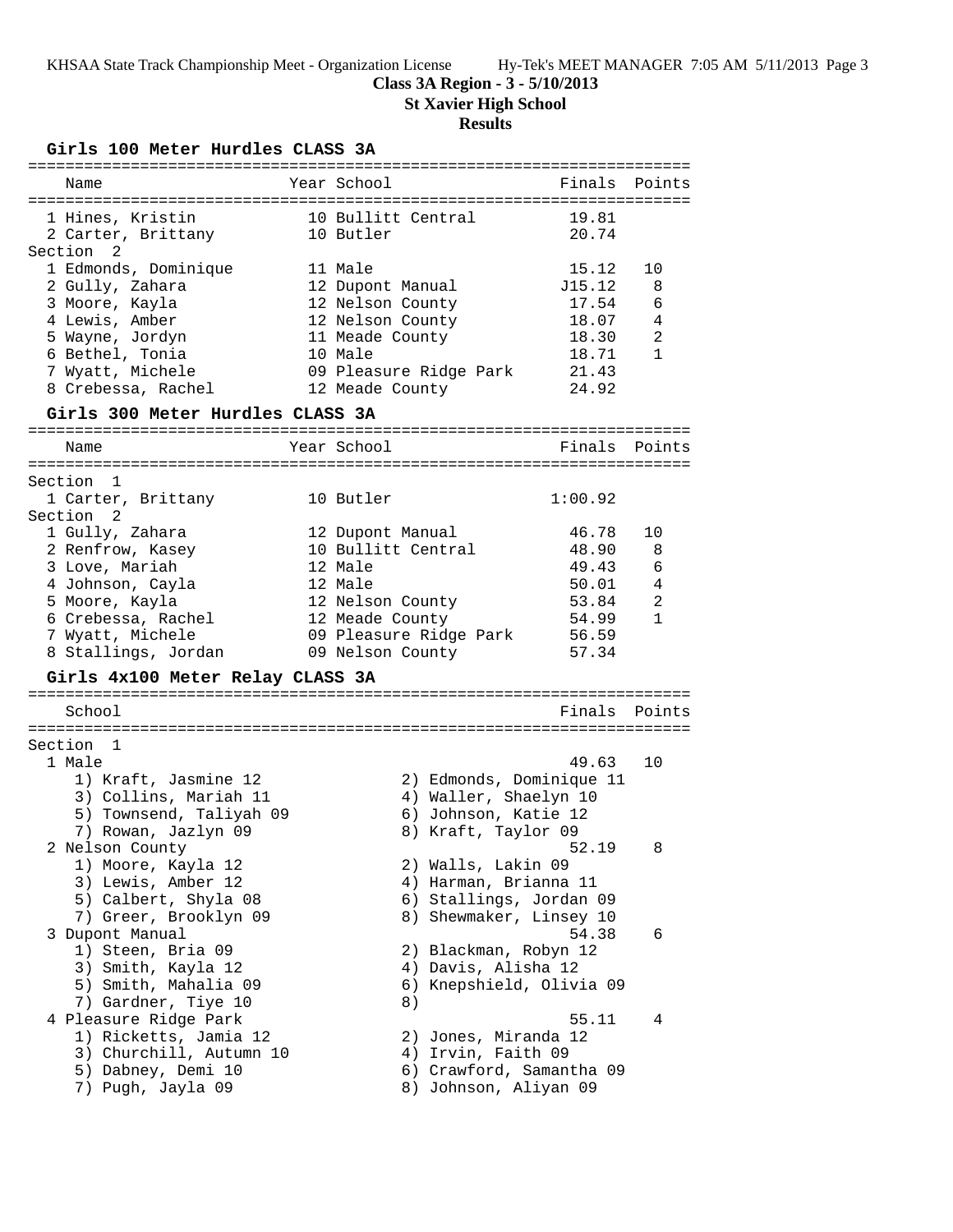**St Xavier High School**

#### **Results**

#### **....Girls 4x100 Meter Relay CLASS 3A**

| 5 Butler               |                       | 58.21 | $\mathcal{D}$ |
|------------------------|-----------------------|-------|---------------|
| 1) Davis, Andrea 09    | 2) Fleener, Katlyn 09 |       |               |
| 3) Richie, Desiree 09  | 4) Yelder, Mariah 09  |       |               |
| 5) Taylor, Sheridyn 10 | 6)                    |       |               |
| 6 Bullitt Central      |                       | 59.04 |               |
| 1) Gilbert, Kassi 09   | 2) Boston, Taylor 10  |       |               |
| 3) Whitener, Joanna 09 | 4) Hines, Kristin 10  |       |               |
| 5) Shepherd, Sydney 09 | 6)                    |       |               |
|                        |                       |       |               |

#### **Girls 4x200 Meter Relay CLASS 3A**

======================================================================= School **Finals** Points ======================================================================= 1 Male 1:43.58 10 1) Townsend, Taliyah 09 2) Kraft, Jasmine 12 3) Edmonds, Dominique 11 4) Collins, Mariah 11 5) Kraft, Taylor 09 6) Johnson, Katie 12 7) Waller, Shaelyn 10  $\,$  8) Rowan, Jazlyn 09 2 Dupont Manual 1:47.06 8 1) King, Mary 11 2) Hall, Labreea 09 3) Smith, Kayla 12 4) Blackman, Robyn 12 5) Steen, Bria 09 6) Davis, Alisha 12 7) Smith, Mahalia 09 8) Knepshield, Olivia 09 3 Nelson County 1:55.63 6 1) Calbert, Shyla 08 2) Harman, Brianna 11 3) Spalding, Shelby 12 4) Janes, Morgan 11 5) Stallings, Jordan 09 6) Walls, Lakin 09 7) Greer, Brooklyn 09 8) Ballard, Skylar 10 4 Pleasure Ridge Park 1:58.01 4 1) Ricketts, Jamia 12 2) Jones, Miranda 12 3) Irvin, Faith 09 4) Churchill, Autumn 10 5) Crawford, Samantha 09 6) Dabney, Demi 10 7) Pugh, Jayla 09 8) Thompson, Denesia 11 5 Meade County 1:59.00 2 1) Wayne, Jordyn 11 2) Davis, Ashlee 10 3) Crebessa, Rachel 12 (4) West, Darla 12 5) Williams, Shonte 11 6) Pattison, Desiree 10 6 Bullitt Central 2:00.04 1 1) Gilbert, Kassi 09 2) Renfrow, Jessie 09 3) Shepherd, Sydney 09 (4) Boston, Taylor 10 5) 6) Hines, Kristin 10 7 Butler 2:00.19 1) Davis, Andrea 09 2) Richie, Desiree 09 3) Fleener, Katlyn 09  $\hskip1cm$  4) Yelder, Mariah 09 5) Taylor, Sheridyn 10 6)

#### **Girls 4x400 Meter Relay CLASS 3A**

======================================================================= School **Finals Points** ======================================================================= 1 Dupont Manual 4:04.79 10 1) Gully, Zahara 12 2) Gottbrath, Mattie 11 3) Hall, Labreea 09 (4) King, Mary 11 5) Kitchen, Danielle 11 (6) Steen, Bria 09 7) Smith, Mahalia 09 8) Gardner, Tiye 10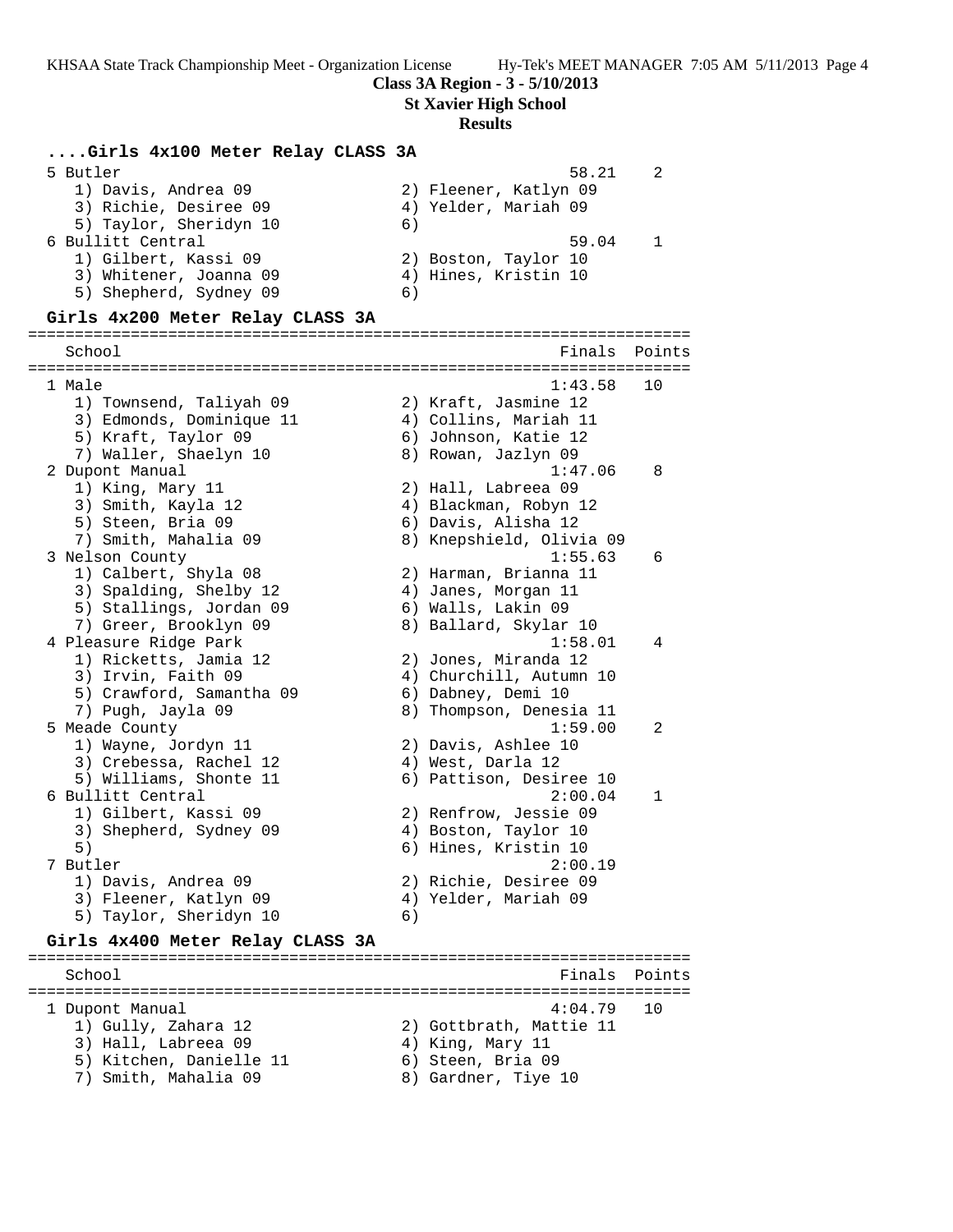#### **St Xavier High School**

#### **Results**

### **....Girls 4x400 Meter Relay CLASS 3A**

 2 Male 4:05.48 8 1) Townsend, Taliyah 09 2) Moorman, Amber 12 3) Rowan, Jazlyn 09 4) Collins, Mariah 11 5) Johnson, Emily 12 (6) Johnson, Katie 12 7) Smith, Kristen 11 and 8) Johnson, Kenya 12 3 Nelson County 4:33.01 6 1) Moore, Kayla 12 2) Walls, Lakin 09 3) Walls, Marly 07 4) Spalding, Shelby 12 5) Janes, Morgan 11 6) Stallings, Jordan 09 7) Gilpin, Maddie 08 8) Ballard, Skylar 10 4 Meade County 4:41.51 4 1) West, Darla 12 2) Fabel, Danielle 09 3) Davis, Ashlee 10 4) Butler, Brittani 10 5) Crebessa, Rachel 12 (6) Clater, Kelsey 11 7) Powers, Mary Kate 10 8) DeVries, Mary 08 5 Bullitt Central 4:55.29 2 1) McKnight, Emily 10 2) Phillips, Kelsey 09 3) Redding, Lauren 10 4) Shepherd, Sydney 09 5) Shifflett, Alyssa 12 6) Wilson, Chasity 10 6 Pleasure Ridge Park 5:30.10 1 1) Irvin, Faith 09 2) Greenwood, Erin 09 3) Clark, Keliah 10  $\qquad \qquad \qquad$  4) Kuhn, Leah 11 5) Churchill, Autumn 10 6) Birkhead, Amber 09 7) Pugh, Jayla 09 8) Crawford, Samantha 09 **Girls 4x800 Meter Relay CLASS 3A** ======================================================================= Finals Points ======================================================================= 1 Dupont Manual 9:44.96 10 1) Gottbrath, Mattie 11 2) Hale, Cassidy 12 3) Hale, Kristen 12 4) Kitchen, Danielle 11 5) Moore, Lilly 12 (6) Hall, Labreea 09 7) Rucinski, Christina 11  $\qquad \qquad 8)$  Been, Rachel 09 2 Butler 10:04.33 8 1) Ajak, Gesma 10 2) Vincent, Allie 11 3) Kinnaird, Tasia 12 (4) Jolly, Rose 11 5) Vincent, Layney 11 6) Howell, Lindsey 09 7) Osborne, Sarah 12  $\hskip1cm 8)$  Jacobs, Hannah 10 3 Male 10:07.56 6 1) Moorman, Amber 12 2) Johnson, Emily 12 3) Conway, Breana 11 4) Heckman, Savannah 09 5) Smith, Kristen 11 (6) Johnson, Katie 12 7) Fleming, Rhiann 12 8) Johnson, Cayla 12 4 Meade County 10:44.40 4 1) Butler, Brittani 10 2) Neal, Kaylea 11 3) Fabel, Danielle 09 4) Greco, Alexis 12 5) Clater, Kelsey 11 6) Neal, Alyssa 07 7) DeVries, Mary 08 (8) 5 Bullitt Central 10:45.62 2 1) Redding, Lauren 10 2) McKnight, Emily 10 3) Shifflett, Alyssa 12 4) Phillips, Kelsey 09 5) Renfrow, Alyssa 08 6) Wilson, Chasity 10 6 Nelson County 11:30.59 1 1) Janes, Morgan 11 2) Walls, Marly 07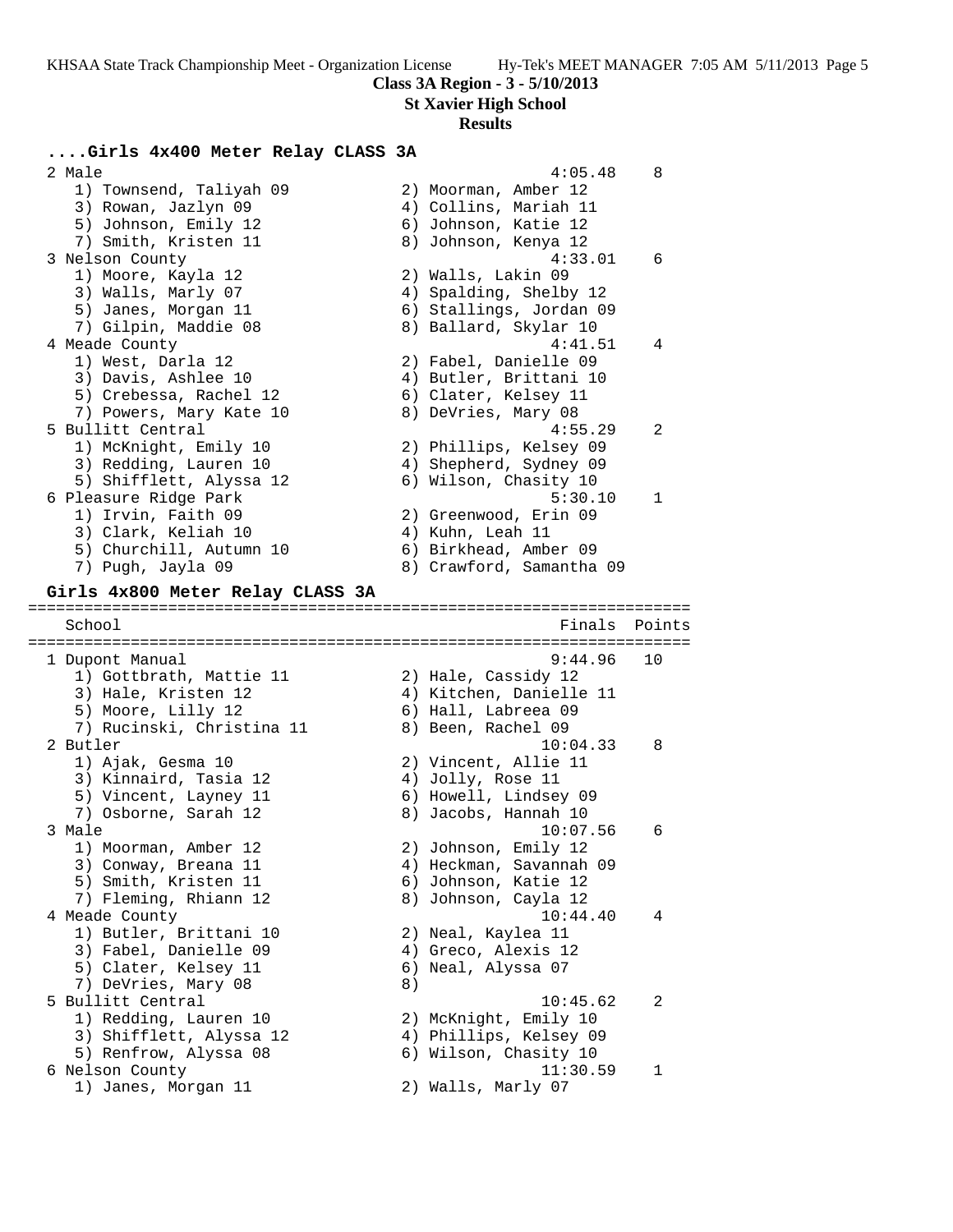## **Class 3A Region - 3 - 5/10/2013**

**St Xavier High School**

#### **Results**

## **....Girls 4x800 Meter Relay CLASS 3A**

| 3) Godenzi, Daniella 12 | 4) Gilpin, Maddie 08    |
|-------------------------|-------------------------|
| 5) Hughes, Breanne 10   | 6) Ballard, Skylar 10   |
| 7) Shewmaker, Linsey 10 | 8) Stallings, Jordan 09 |
| 7 Pleasure Ridge Park   | 12:57.22                |
| 1) Greenwood, Erin 09   | 2) Kuhn, Leah 11        |
| 3) Clark, Keliah 10     | 4) Hall, Abby 09        |
| 5) Birkhead, Amber 09   | 6) Cordic, Alma 10      |
| 7)                      | 8) Pipes, Chelsea 11    |
|                         |                         |

## **Boys 100 Meter Dash CLASS 3A**

| Name                                                                          | Year School |                              | Finals Points |                |
|-------------------------------------------------------------------------------|-------------|------------------------------|---------------|----------------|
| 1 Parris, Keyshon                                                             | 10 Doss     |                              | 12.19         |                |
| 2 Castillo, Ra'Montez 11 Iroquois                                             |             |                              | 12.36         |                |
| 3 Lyvers, Quinton 10 Nelson County                                            |             |                              | 12.58         |                |
| Section 2                                                                     |             |                              |               |                |
| 1 Smith, Taijon                                                               |             | 10 St. Xavier                | 11.35         | 6              |
| 2 Johnson, J R                                                                |             | 10 St. Xavier                | 11.78         |                |
| 3 Roberts, Dante                                                              |             | 11 Meade County              | 12.05         |                |
| 4 O'Brien, Nicholas                                                           |             | 11 Meade County              | 12.06         |                |
| 5 Taylor, Kamaron<br>6 Adams, Justin                                          |             | 11 Pleasure Ridge Park 12.07 |               |                |
|                                                                               |             | 12 Pleasure Ridge Park 12.12 |               |                |
| 7 Johns, Jason                                                                |             | 11 Bullitt Central           | 12.66         |                |
| Section 3                                                                     |             |                              |               |                |
| 1 Vaughn, Torian                                                              |             | 12 Male                      | 10.90         | 10             |
| 2 Romine, Dishan                                                              |             | 12 Dupont Manual             | 10.98         | 8              |
| 3 Thomas, Justin                                                              |             | 12 Butler                    | 11.43         | 4              |
| 4 Williams, Jeromy                                                            |             | 11 Male                      | 11.51         | $\overline{a}$ |
| 5 McCauley, Andrew                                                            |             | 12 Butler                    | 11.58         | $\mathbf{1}$   |
|                                                                               |             |                              | 11.68         |                |
|                                                                               |             |                              | 11.69         |                |
| 8 Gordon, Trae                                                                |             | 10 Dupont Manual             | 11.86         |                |
| Boys 200 Meter Dash CLASS 3A                                                  |             |                              |               |                |
| Name                                                                          |             | Year School                  | Finals        | Points         |
|                                                                               |             |                              |               |                |
| Section 2                                                                     |             |                              |               |                |
| 1 Whitaker, Marcus                                                            | 12 Male     |                              | 23.41         |                |
| 2 Carnell, Trevor                                                             |             | 10 Bullitt Central           | 23.85         |                |
| 3 McMillan, Christian 09 Nelson County<br>4 Krebs, Brandon 10 Bullitt Central |             |                              | 24.26         |                |
|                                                                               |             | 10 Bullitt Central           | 24.76         |                |
| 5 Carver, Devon                                                               |             | 11 Nelson County             | 24.77         |                |
| 6 Ennis, Dakota                                                               |             | 12 Meade County              | 24.84         |                |
| 7 Taylor, Kamaron 11 Pleasure Ridge Park 24.98                                |             |                              |               |                |
| 8 Roberts, Dante                                                              |             | 11 Meade County              | 25.00         |                |
| Section 3                                                                     |             |                              |               |                |
| 1 Vaughn, Torian                                                              |             | 12 Male                      | 22.01         | 10             |
| 2 Romine, Dishan                                                              |             | 12 Dupont Manual             | 22.49         | 8              |

 3 Amstutz, Chris 12 St. Xavier 22.70 6 4 Smith, Taijon 10 St. Xavier 22.97 4 5 Hines, Joe 11 Butler 23.07 2

 6 Gonzalez, Jordan 10 Dupont Manual 23.10 1 7 Thomas, Justin 12 Butler 23.54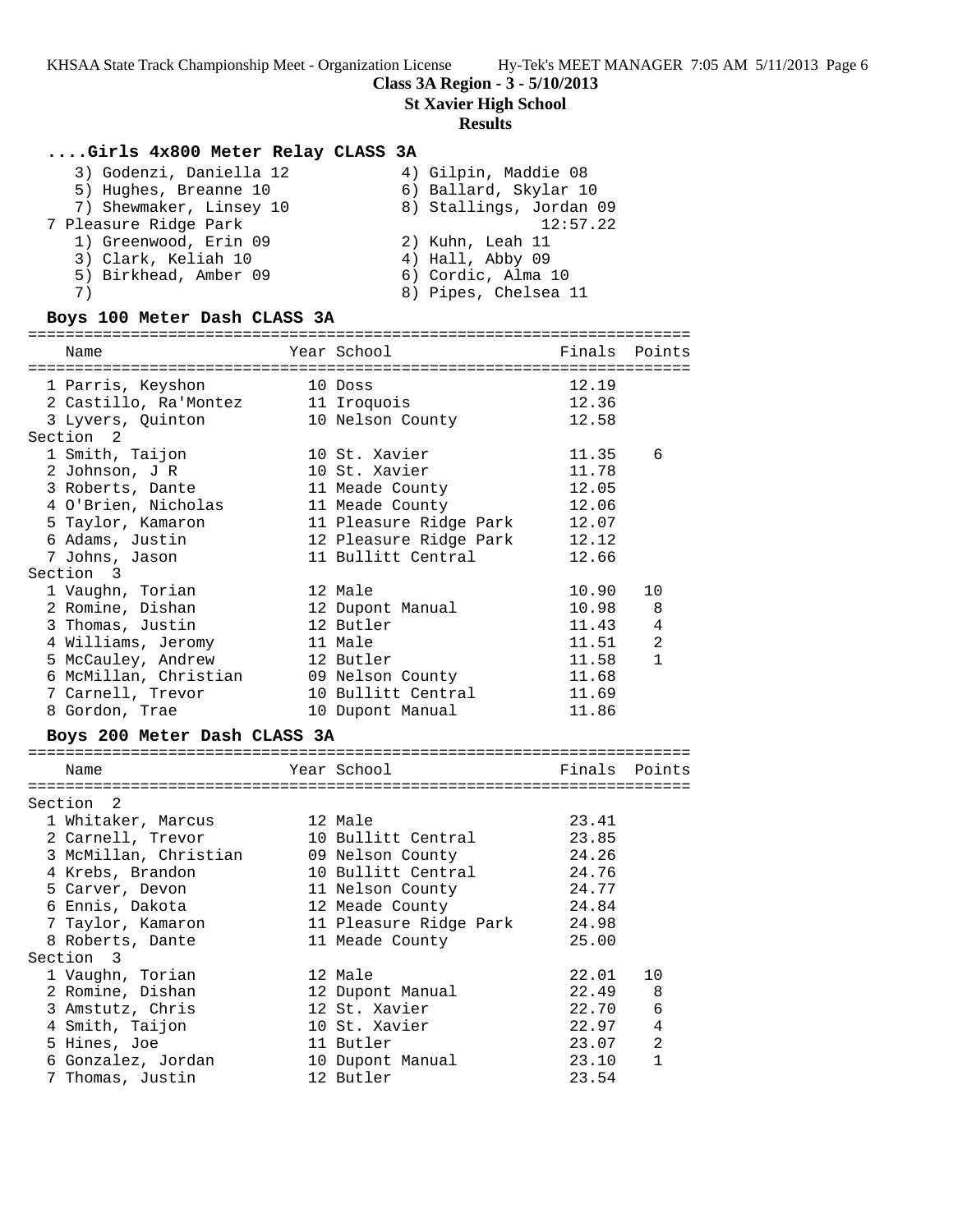# **Class 3A Region - 3 - 5/10/2013**

**St Xavier High School**

# **Results**

# **Boys 400 Meter Dash CLASS 3A**

| Name                         | Year School                    | Finals         | Points         |
|------------------------------|--------------------------------|----------------|----------------|
|                              |                                |                |                |
| Section 2<br>1 Wade, Chaz    | 11 Butler                      | 52.47          | 2              |
| 2 Waldecker, Jacob           | 12 Meade County                | 54.11          |                |
| 3 Madalon, Jacob             | 12 St. Xavier                  | 54.26          |                |
| 4 Patton, Zack               | 10 Bullitt Central             | 54.31          |                |
| 5 Morales, William           |                                | 55.56          |                |
|                              | 09 Meade County                |                |                |
| 6 Alexander, DeJuan          | 10 Butler                      | 56.37          |                |
| 7 Bizimana, Matthew          | 10 Iroquois                    | 57.04<br>57.37 |                |
| 8 Vernon, Paden              | 12 Nelson County               |                |                |
| Section 3                    | 12 Male                        |                |                |
| 1 Vaughn, Torian             |                                | 48.54          | 10             |
| 2 Romine, Dishan             | 12 Dupont Manual               | 49.87          | 8              |
| 3 Sarafino, Augustine        | 12 Iroquois                    | 51.69          | 6<br>4         |
| 4 Butler, Joe                | 09 St. Xavier                  | 51.91          | $\mathbf{1}$   |
| 5 Flanagan, Taylor           | 12 Male                        | 52.67          |                |
| 6 Blais, Aaron               | 12 Nelson County               | 52.91          |                |
| -- Gonzalez, Jordan          | 10 Dupont Manual               | FS             |                |
| -- Lewis, Joe                | 11 Pleasure Ridge Park         | FS             |                |
| Boys 800 Meter Run CLASS 3A  |                                |                |                |
| Name                         | Year School                    | Finals         | Points         |
|                              |                                |                |                |
| Section 1                    |                                |                |                |
| 1 Cave, Thomas               | 12 St. Xavier                  | 1:57.91        | 10             |
| 2 Mulloy, William            | 10 St. Xavier                  | 1:59.67        | 8              |
| 3 Payne, Darius              | 10 Dupont Manual               | 2:03.11        | 6              |
| 4 Buchman, Noah              | 12 Meade County                | 2:04.29        | 4              |
| 5 Casey, Ryan                | 12 Pleasure Ridge Park 2:04.79 |                | $\overline{a}$ |
| 6 Kassim, Abdullahi          | 12 Iroquois                    | 2:05.89        | $\mathbf{1}$   |
| 7 Snider, Austin             | 11 Dupont Manual               | 2:09.62        |                |
| 8 Barrios, Spencer           | 11 Male                        | 2:11.91        |                |
| 9 Schrecker, Michael         | 10 Butler                      | 2:13.90        |                |
| 10 Machine, Thomas           | 12 Meade County                | 2:15.95        |                |
| 11 Ballard, Will             | 10 Nelson County               | 2:17.64        |                |
| 12 Foster, Landon            | 12 Nelson County               | 2:18.34        |                |
| 13 Shifflett, Adrian         | 10 Bullitt Central             | 2:22.39        |                |
| 14 Hall, Scotty              | 12 Pleasure Ridge Park 2:27.41 |                |                |
| 15 Hawkins, Jordan           | 10 Bullitt Central             | 2:28.69        |                |
| 16 Alokozai, Samim           | 10 Iroquois                    | 2:30.36        |                |
| Boys 1600 Meter Run CLASS 3A |                                |                |                |
|                              |                                |                |                |
| Name                         | Year School                    | Finals         | Points         |
|                              |                                |                |                |
| 1 Gregory, Patrick           | 11 Butler                      | 4:26.46        | 10             |
| 2 Reader, Nick               | 12 St. Xavier                  | 4:28.69        | 8              |
| 3 Mudd, Max                  | 11 St. Xavier                  | 4:29.94        | 6              |
| 4 Snider, Austin             | 11 Dupont Manual               | 4:48.30        | 4              |
| 5 Kapalungan, Geo            | 11 Meade County                | 4:51.12        | 2              |
| 6 McKinley, Reed             | 11 Dupont Manual               | 4:51.49        | $\mathbf{1}$   |
| 7 Klain, Tyler               | 10 Male                        | 5:02.75        |                |
| 8 Kapalungan, Nicholas       | 10 Meade County                | 5:04.73        |                |
|                              |                                |                |                |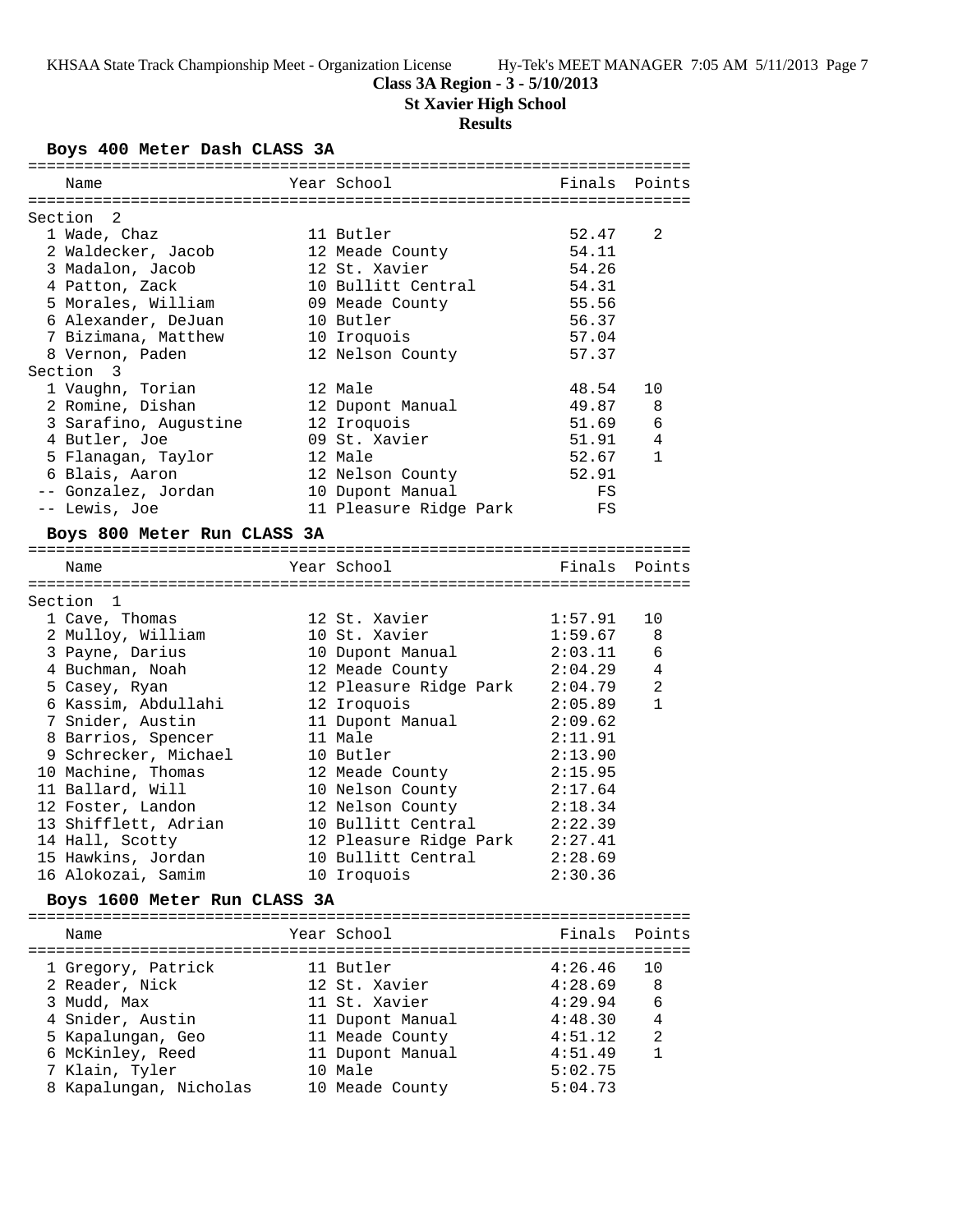**Class 3A Region - 3 - 5/10/2013**

**St Xavier High School**

## **Results**

## **....Boys 1600 Meter Run CLASS 3A**

| 9 Rogers, Jonathan | 11 Bullitt Central     | 5:05.43 |
|--------------------|------------------------|---------|
| 10 Long, Jonathon  | 09 Nelson County       | 5:05.71 |
| 11 Ott, Kenneth    | 10 Male                | 5:07.14 |
| 12 Snodgrass, Josh | 11 Pleasure Ridge Park | 5:26.17 |
| 13 Hall, Scotty    | 12 Pleasure Ridge Park | 5:31.51 |
| 14 Vernon, Winton  | 10 Nelson County       | 5:31.52 |
| 15 Haji, Mohamed   | 09 Iroquois            | 6:08.12 |
| -- Watkins, John   | 11 Iroquois            | DNF     |

## **Boys 3200 Meter Run CLASS 3A**

| Name               | Year School            | Finals Points |                |
|--------------------|------------------------|---------------|----------------|
|                    |                        |               |                |
| 1 Sheryak, Connor  | 12 St. Xavier          | 9:33.56       | 10             |
| 2 Gregory, Patrick | 11 Butler              | 9:38.11       | 8              |
| 3 Striegel, Chris  | 11 St. Xavier          | 9:45.92       | 6              |
| 4 Hamm, Andrew     | 12 Dupont Manual       | 10:15.18      | $\overline{4}$ |
| 5 Henry, Cyrus     | 11 Dupont Manual       | 10:30.71      | $\overline{2}$ |
| 6 Howard, Jonathan | 10 Meade County        | 10:36.35      | $\mathbf{1}$   |
| 7 Klain, Tyler     | 10 Male                | 10:39.02      |                |
| 8 Moran, Austin    | 10 Butler              | 10:39.43      |                |
| 9 Ott, Kenneth     | 10 Male                | 10:39.85      |                |
| 10 Mitchell, Isaac | 09 Bullitt Central     | 11:29.01      |                |
| 11 Ballard, Morgan | 12 Nelson County       | 11:31.01      |                |
| 12 Long, Jonathon  | 09 Nelson County       | 11:51.10      |                |
| 13 Snodgrass, Josh | 11 Pleasure Ridge Park | 12:03.31      |                |
| 14 Numann, Alex    | 09 Pleasure Ridge Park | 12:06.68      |                |
| 15 Bowers, Preston | 10 Iroquois            | 14:49.80      |                |

## **Boys 110 Meter Hurdles CLASS 3A**

| Name               | Year School            | Finals Points |                |
|--------------------|------------------------|---------------|----------------|
| Section 2          |                        |               |                |
| 1 Fields, Jordan   | 11 Male                | 14.86         | 1 O            |
| 2 McKendrick, Zack | 12 St. Xavier          | 15.06         | 8              |
| 3 Williams, Kiante | 11 Pleasure Ridge Park | 15.81         | 6              |
| 4 Ritter, Michael  | 11 St. Xavier          | 15.94         | $\overline{4}$ |
| 5 Bell, Damone     | 11 Pleasure Ridge Park | 16.82         | $\mathfrak{D}$ |
| 6 McGaughey, Nick  | 10 Nelson County       | 17.89         |                |
| 7 Melin, Jacob     | $12$ Male              | 20.31         |                |
|                    |                        |               |                |

## **Boys 300 Meter Hurdles CLASS 3A**

| Name               | Year School            | Finals Points |                |
|--------------------|------------------------|---------------|----------------|
| 1 Williams, Kiante | 11 Pleasure Ridge Park | 40.46         | 10             |
| 2 McKendrick, Zack | 12 St. Xavier          | 42.13         | - 8            |
| 3 Fields, Jordan   | 11 Male                | 42.49         | - 6            |
| 4 Garber, Joey     | 12 Male                | 43.00         | $\overline{4}$ |
| 5 Bell, Damone     | 11 Pleasure Ridge Park | 44.24         | 2              |
| 6 Ritter, Michael  | 11 St. Xavier          | 44.29         | 1              |
| 7 McGaughey, Nick  | 10 Nelson County       | 47.80         |                |
| 8 Moran, Dylan     | 10 Nelson County       | 47.86         |                |
|                    |                        |               |                |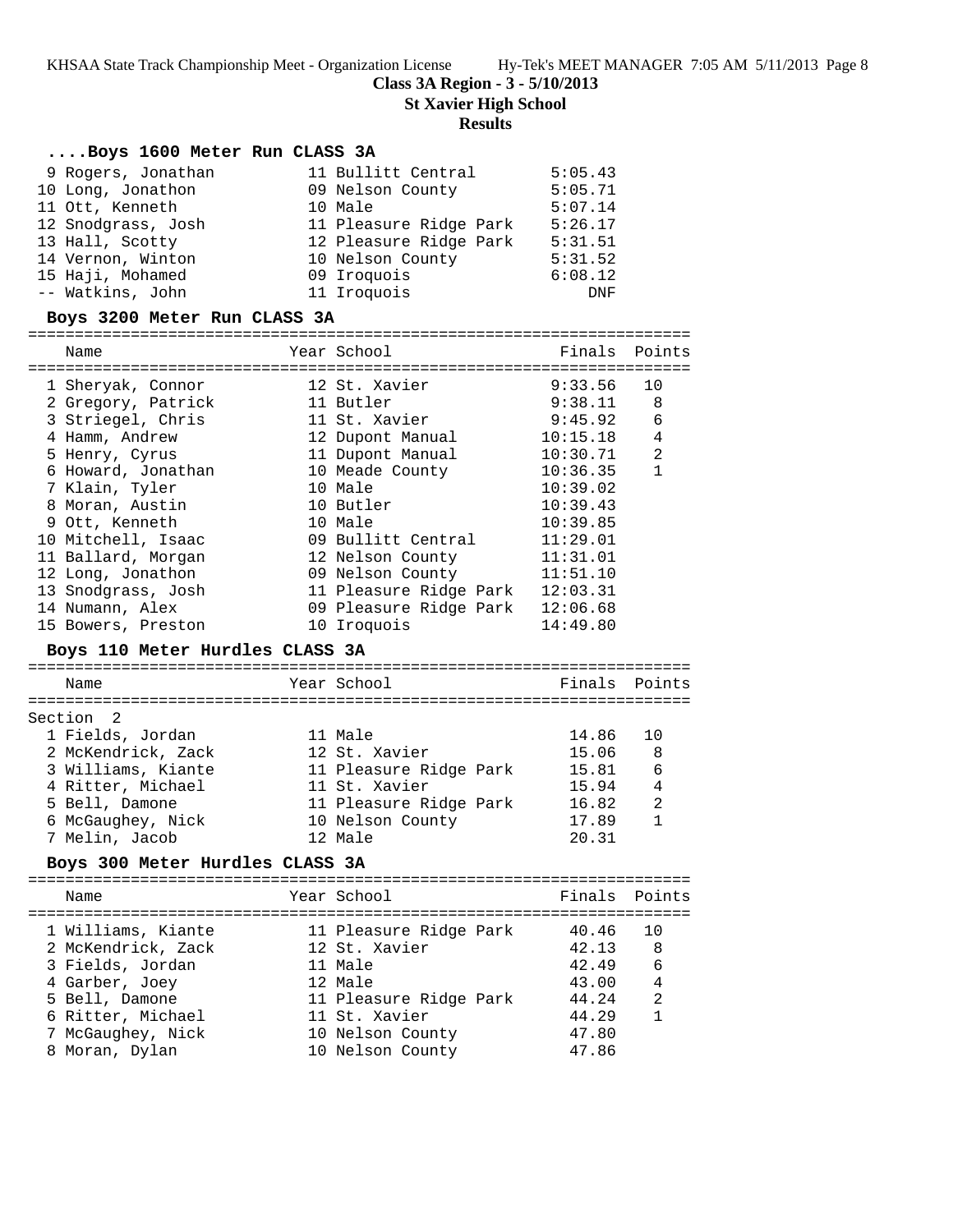# **St Xavier High School**

# **Results**

# **Boys 4x100 Meter Relay CLASS 3A**

| School                                 |    | Finals                    | Points |
|----------------------------------------|----|---------------------------|--------|
|                                        |    |                           |        |
| 1 St. Xavier                           |    | 43.47                     | 10     |
| 1) Amstutz, Chris 12                   |    | 2) Miller, Cedric 11      |        |
| 3) Percell, Trey 11                    |    | 4) Smith, Taijon 10       |        |
| 5) Butler, Joe 09                      |    | 6) Isaacs, Blake 11       |        |
| 7) Johnson, J R 10                     |    | 8) Ritter, Michael 11     |        |
| 2 Butler                               |    | 44.56                     | 8      |
| 1) Hines, Joe 11                       |    | 2) McCauley, Andrew 12    |        |
| 3) Morton, Tavaughn 11                 |    | 4) Thomas, Justin 12      |        |
| 5) Camble, Isaiah 09                   | 6) | 46.21                     |        |
| 3 Pleasure Ridge Park                  |    |                           | 6      |
| 1) Adams, Justin 12                    |    | 2) Jefferson, Jordan 11   |        |
| 3) Moss, Torey 10                      |    | 4) Taylor, Kamaron 11     |        |
| 5) Shouse, Parker 09                   |    | 6) Revelous, Emanuel 12   |        |
| 7) Williams, Tim 11                    | 8) | 47.05                     | 4      |
| 4 Nelson County<br>1) Carver, Devon 11 |    | 2) McMillan, Christian 09 |        |
| 3) McGaughey, Nick 10                  |    | 4) Vernon, Paden 12       |        |
| 5) Moore, Justin 09                    |    | 6) Lyvers, Quinton 10     |        |
| 7) Blais, Aaron 12                     |    | 8) Hamilton, Anton 11     |        |
| 5 Meade County                         |    | 47.49                     | 2      |
| 1) Roberts, Dante 11                   |    | 2) Morales, William 09    |        |
| 3) Melchor, Alec 10                    |    | 4) O'Brien, Nicholas 11   |        |
| 5) Ennis, Dakota 12                    |    | 6) Woods, Jonathan 10     |        |
| 7) Jantzen, Jonathan 12                | 8) |                           |        |
| 6 Bullitt Central                      |    | 49.16                     | 1      |
| 1) Parks, Alex 09                      |    | 2) Newton, Ollie 10       |        |
| 3) Johns, Jason 11                     |    | 4) Krebs, Brandon 10      |        |
| 5) Saunders, Mike 11                   |    | 6) Patton, Zack 10        |        |
| -- Male                                |    | DNF                       |        |
| 1) Northington, Marque 11              |    | 2) Gentry, Devin 09       |        |
| 3) Haynes, Avery 11                    |    | 4) Fields, Jordan 11      |        |
| 5) Green, Corrion 10                   |    | 6) Wilkerson, Tyrone 10   |        |
| 7) Williams, Jeromy 11                 |    | 8) Slocum, Ramone 09      |        |
| Boys 4x200 Meter Relay CLASS 3A        |    |                           |        |
|                                        |    |                           |        |
| School                                 |    | Finals                    | Points |
|                                        |    |                           |        |
| Section 1                              |    |                           |        |
| 1 Iroquois                             |    | 1:35.78                   | 1      |
| 1) Castillo, Ra'Montez 11              |    | 2) Kassim, Abdullahi 12   |        |
| 3) Smith, Travis 12                    |    | 4) Sarafino, Augustine 12 |        |
| -- Nelson County                       |    | DNF                       |        |
| 1) McMillan, Christian 09              |    | 2) Vernon, Paden 12       |        |
| 3) Blais, Aaron 12                     |    | 4) Carver, Devon 11       |        |
| 5) Moore, Justin 09                    |    | 6) Lyvers, Quinton 10     |        |
| 7) Moran, Dylan 10                     |    | 8) Hamilton, Anton 11     |        |
| Section 2                              |    |                           |        |
| 1 St. Xavier                           |    | 1:30.63                   | 10     |
| 1) Amstutz, Chris 12                   |    | 2) Butler, Joe 09         |        |
| 3) Miller, Cedric 11                   |    | 4) Smith, Taijon 10       |        |
| 5) Johnson, J R 10                     |    | 6) Fields, Austin 12      |        |
| 7) Percell, Trey 11                    |    | 8) Isaacs, Blake 11       |        |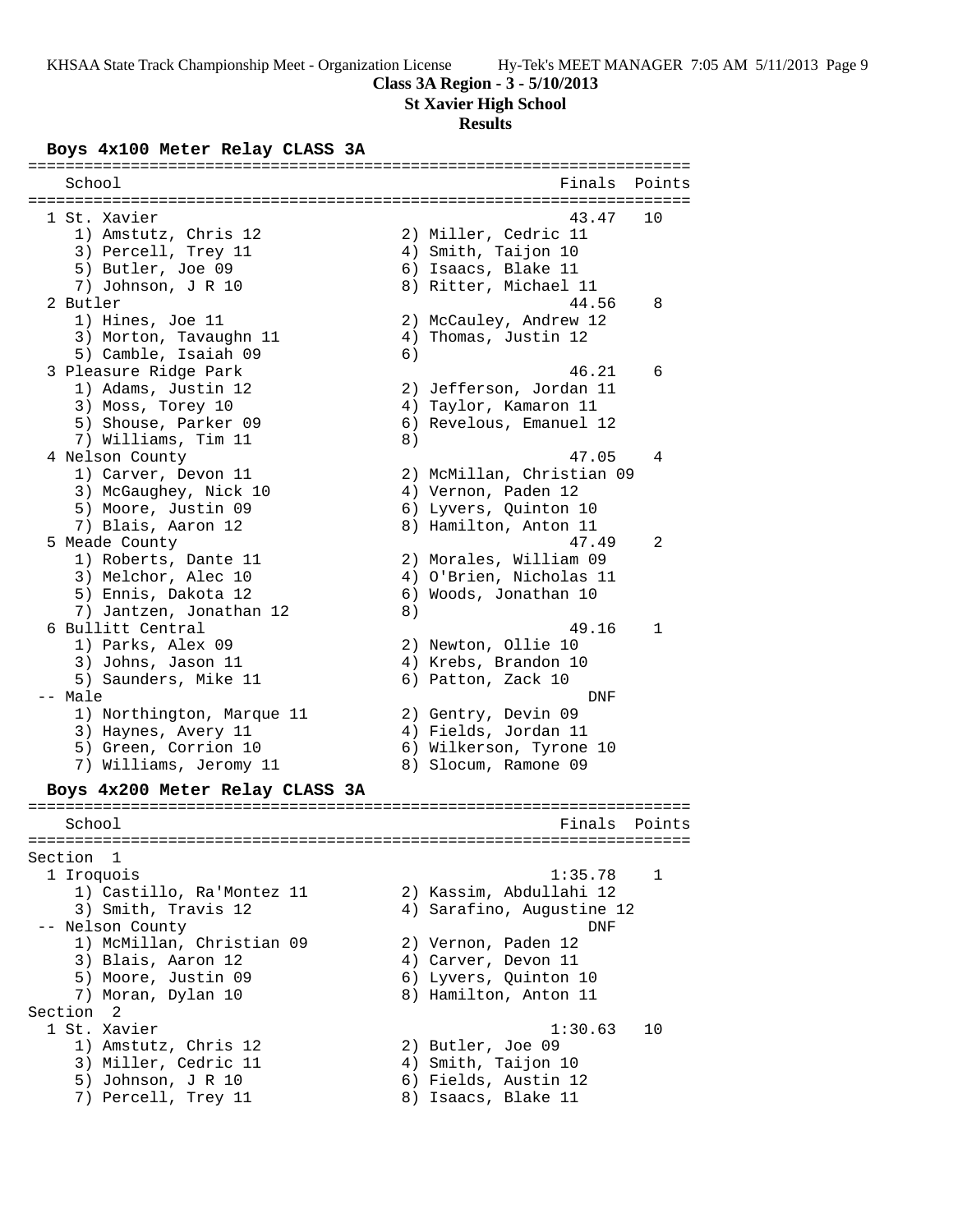**St Xavier High School**

### **Results**

### **....Boys 4x200 Meter Relay CLASS 3A**

2 Male 2 Male 2 Male 2 Male 2 Male 2 Male 2 Male 2 Male 2 Male 2 Male 2 Male 2 Male 2 Male 2 Male 2 Male 2 Male 1) Gentry, Devin 09 2) Whitaker, Marcus 12 3) Haynes, Avery 11 4) Williams, Jeromy 11 5) Fields, Jordan 11 6) Northington, Marque 11 7) Vaughn, Torian 12 (8) 8 Green, Corrion 10 3 Dupont Manual 2012 1:31.94 6 1) Gonzalez, Jordan 10 2) Gordon, Trae 10 3) Blackford, William 10 4) Romine, Dishan 12 5) Furman, Rodney 12 (6) Afable, Juan 10 7) Rash, Phillip 12 (8) 4 Butler 1:32.21 4 1) McCauley, Andrew 12 30 2) Hines, Joe 11 3) Thomas, Justin 12 4) Morton, Tavaughn 11 5) Camble, Isaiah 09 6) 5 Bullitt Central 1:34.81 2 1) Krebs, Brandon 10 2) Carnell, Trevor 10 3) Patton, Zack 10 4) Montgomery, Dakota 12 5) Saunders, Mike 11 (6) Parks, Alex 09 7) Newton, Ollie 10 8) 6 Meade County 1:38.22 1) Morales, William 09 2) O'Brien, Nicholas 11 3) Roberts, Dante 11 (4) Ennis, Dakota 12 5) Melchor, Alec 10 6) Machine, Thomas 12 7) Woods, Jonathan 10 8) Keith, Cody 12 -- Pleasure Ridge Park DNF 1) Williams, Kiante 11 2) Jefferson, Jordan 11 3) Bell, Damone 11 (4) Lewis, Joe 11 5) Hawkins, Kentwaine 12 6) Williams, Tim 11 7) Adams, Justin 12 8) Taylor, Kamaron 11

### **Boys 4x400 Meter Relay CLASS 3A**

======================================================================= School **Finals Points** ======================================================================= 1 Male 3:25.79 10 1) Whitaker, Marcus 12 2) Flanagan, Taylor 12 3) Garber, Joey 12 4) Vaughn, Torian 12 5) Hall, Melvin 11 6) Slocum, Ramone 09 7) Gentry, Devin 09 8) Boyette, John 12 2 St. Xavier 3:27.21 8 1) Amstutz, Chris 12 2) Muench, Derrick 12 3) Cave, Thomas 12 (4) Costin, Zach 12 5) Fields, Austin 12 6) Madalon, Jacob 12 7) Butler, Joe 09 8) Russell, Josh 10 3 Pleasure Ridge Park 3:33.54 6 1) Smith, Shaquil 12 2) Lewis, Joe 11 3) Casey, Ryan 12 4) Jefferson, Jordan 11 5) Williams, Kiante 11  $\qquad \qquad$  6) Williams, Tim 11 7) Hawkins, Kentwaine 12  $\qquad \qquad$  8) Shouse, Parker 09 4 Meade County 3:37.85 4 1) Waldecker, Jacob 12 2) Strickland, William 12 3) Buchman, Noah 12 (4) Melchor, Alec 10 5) Ennis, Dakota 12 6) Robertson, Jacob 09 7) Machine, Thomas 12 8) Woods, Jonathan 10 5 Iroquois 3:39.34 2